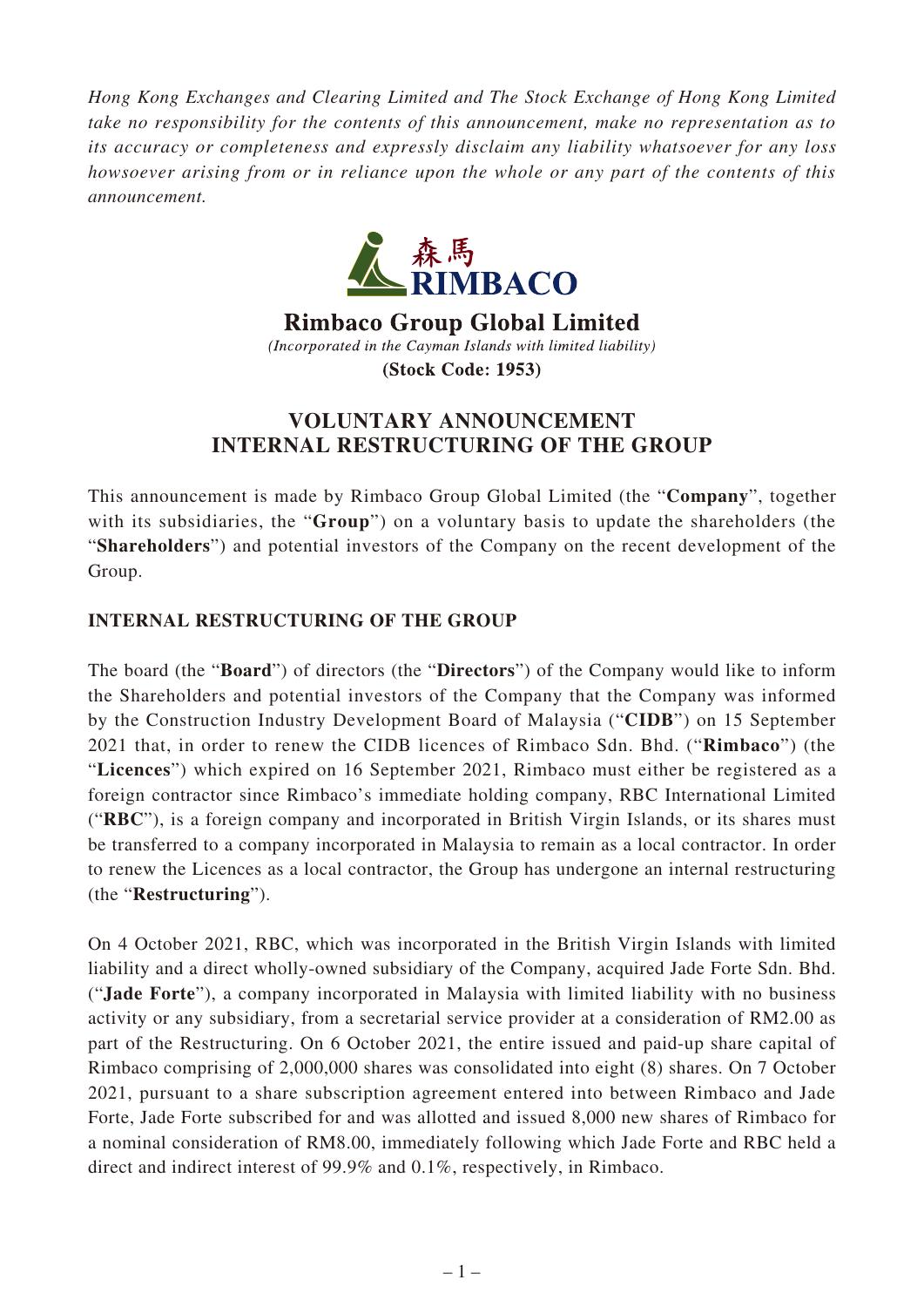Immediately upon completion of the Restructuring, Rimbaco has applied to CIDB for the renewal of the Licences on 14 October 2021. CIDB will normally approve the renewal of the licences within 14 working days. The Board does not expect the Restructuring and renewal of the Licences will have any material adverse impact on the business operations and financial position of the Group.

The Company will publish further announcement(s) to keep the Shareholders and potential investors of the Company informed of any material development in connection with the renewal of the Licences as and when appropriate.

## **SHAREHOLDING STRUCTURE OF THE GROUP**

The following chart illustrates the shareholding structure of the Group immediately before completion of the Restructuring: